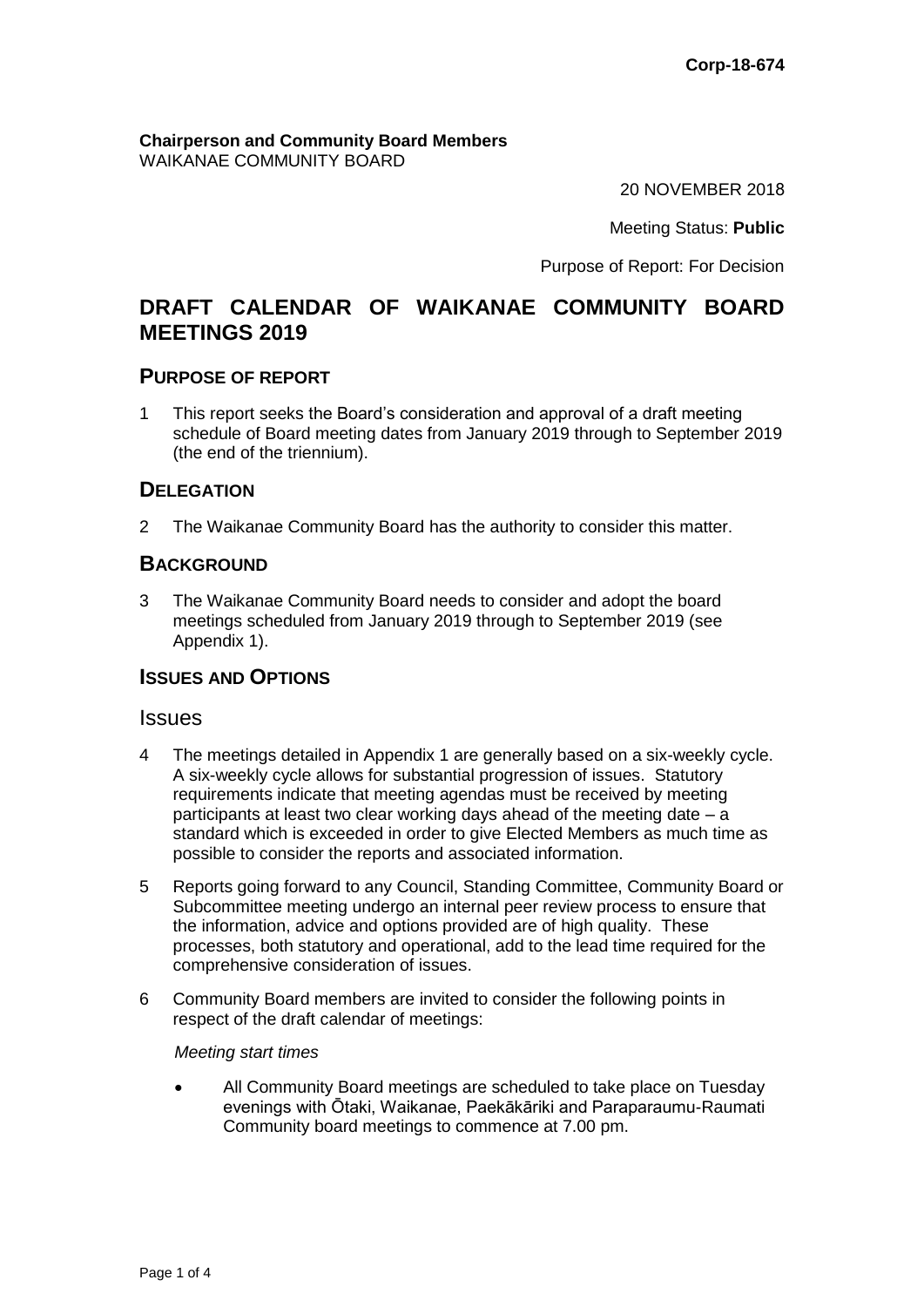#### *Briefings*

 Briefings are scheduled to take place on a Thursday from 8.15 am – 9.30 am and sometimes after Committee meetings. These briefings are primarily intended to keep Elected Members up to date with key projects and issues.

#### *Other meetings*

- The Audit and Risk Committee will meet quarterly.
- The Appeals Hearing Committee and District Licensing Committee meet as required.
- The draft calendar also features meeting dates for Te Whakaminenga o Kāpiti.
- The calendar of meetings features meeting dates for bodies which administer grants. These are the Grants Allocation Committee and the Campe Estate Subcommittee.

#### *Changes to the Calendar*

 From time to time meetings have to be re-scheduled or cancelled for unavoidable reasons and if this has to be done, the matter is discussed initially with the Mayor and/or the Chair of the respective Committee before Elected Members are informed and consulted as to proposed alternative dates if any. Any changes to the meeting schedule are publicly advertised, and notified in the Calendar of Meetings found in the Elected Members Bulletin circulated each Friday to Elected Members. Cancellation notices include the reasons for cancelling.

## **CONSIDERATIONS**

## Policy considerations

7 There are no policy considerations.

## Legal considerations

8 There is no statutory requirement to set a calendar of meetings but it is practical to do so to fulfil the requirement under the Local Government Official Information and Meetings Act 1987 (Section 46) to publicly notify meetings.

## Financial considerations

9 There are no financial considerations.

## Tāngata whenua considerations

10 There are no tāngata whenua considerations arising from this report.

## **SIGNIFICANCE AND ENGAGEMENT**

## Significance Policy

11 This matter has a low level of significance under Council policy.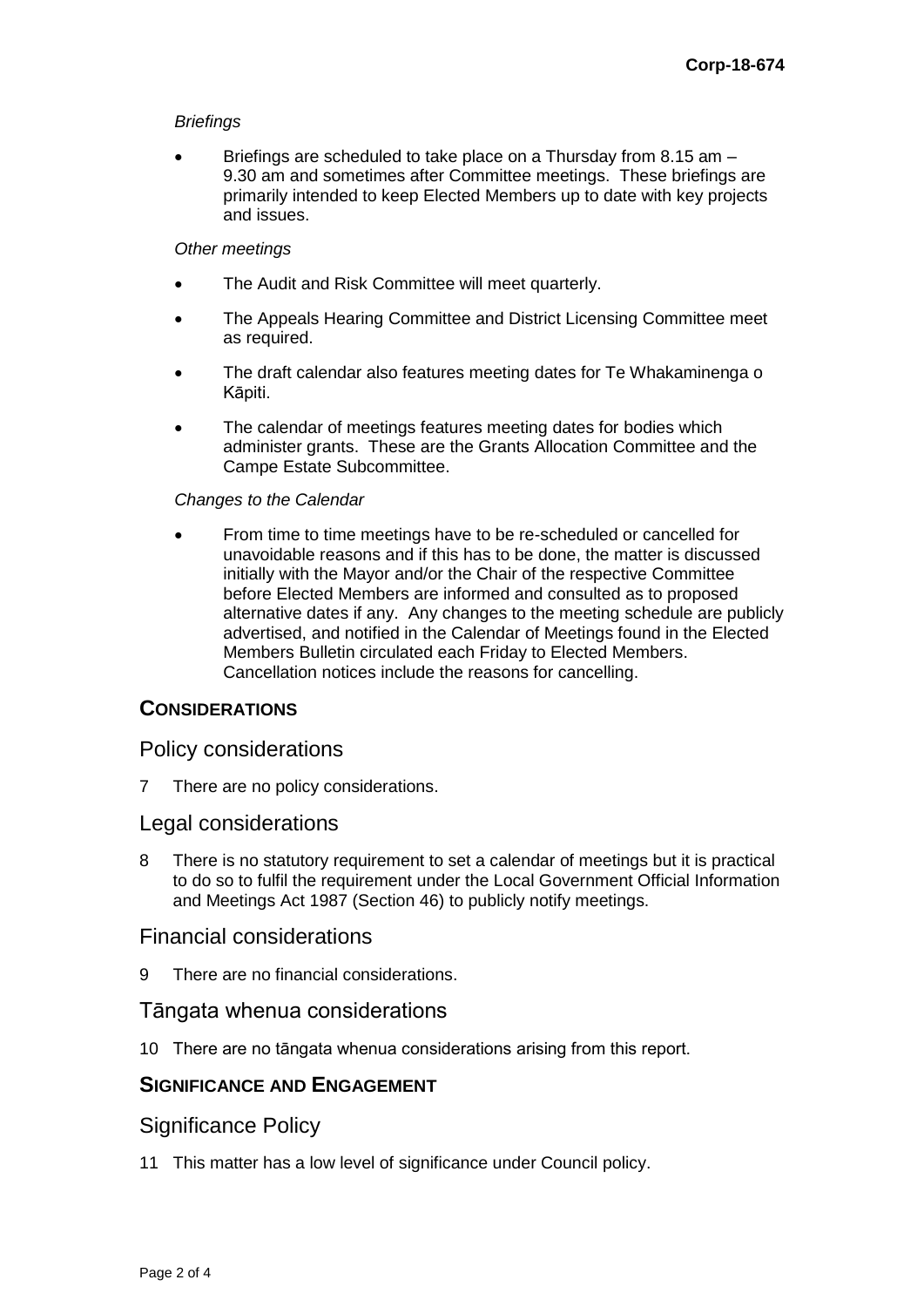## **Consultation**

12 It is common practice for Council to refer the draft calendar to Community Boards for their consideration. Community Boards are free to amend the proposed dates for Community Board meetings 2019.

# **RECOMMENDATIONS**

13 That the Waikanae Community Board adopts the meeting dates for 2019 as set out in Appendix 1 of report Corp-18-674.

| <b>Report prepared by</b> | <b>Approved for submission</b> | <b>Approved for submission</b> |
|---------------------------|--------------------------------|--------------------------------|
|                           |                                |                                |

**Annette McLaughlin Natasha Tod Janice McDougall Democracy Services Advisor**

**Group Manager Regulatory Services** **Acting Group Manager Corporate Services**

## **ATTACHMENTS**

Appendix 1 Draft dates for meetings of the Waikanae Community Board in 2019<br>Appendix 2 Draft Calendar for 2019 Draft Calendar for 2019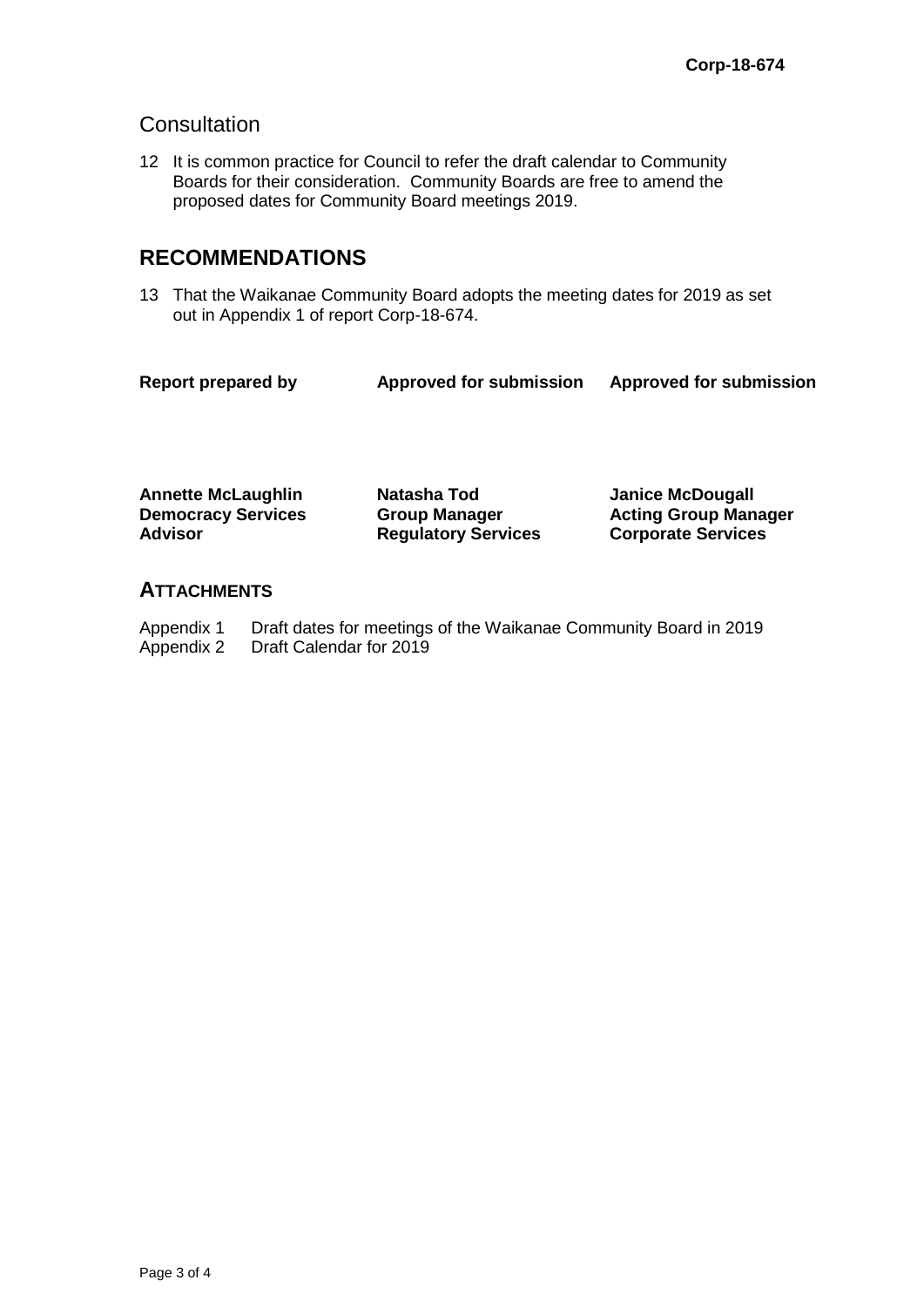**Appendix 1**

# **Draft meeting dates in 2019 for meetings of the Waikanae Community Board**

**Tuesday - 7.00 pm**

**29 January**

**12 March**

**30 April**

**18 June**

**30 July**

**10 September**